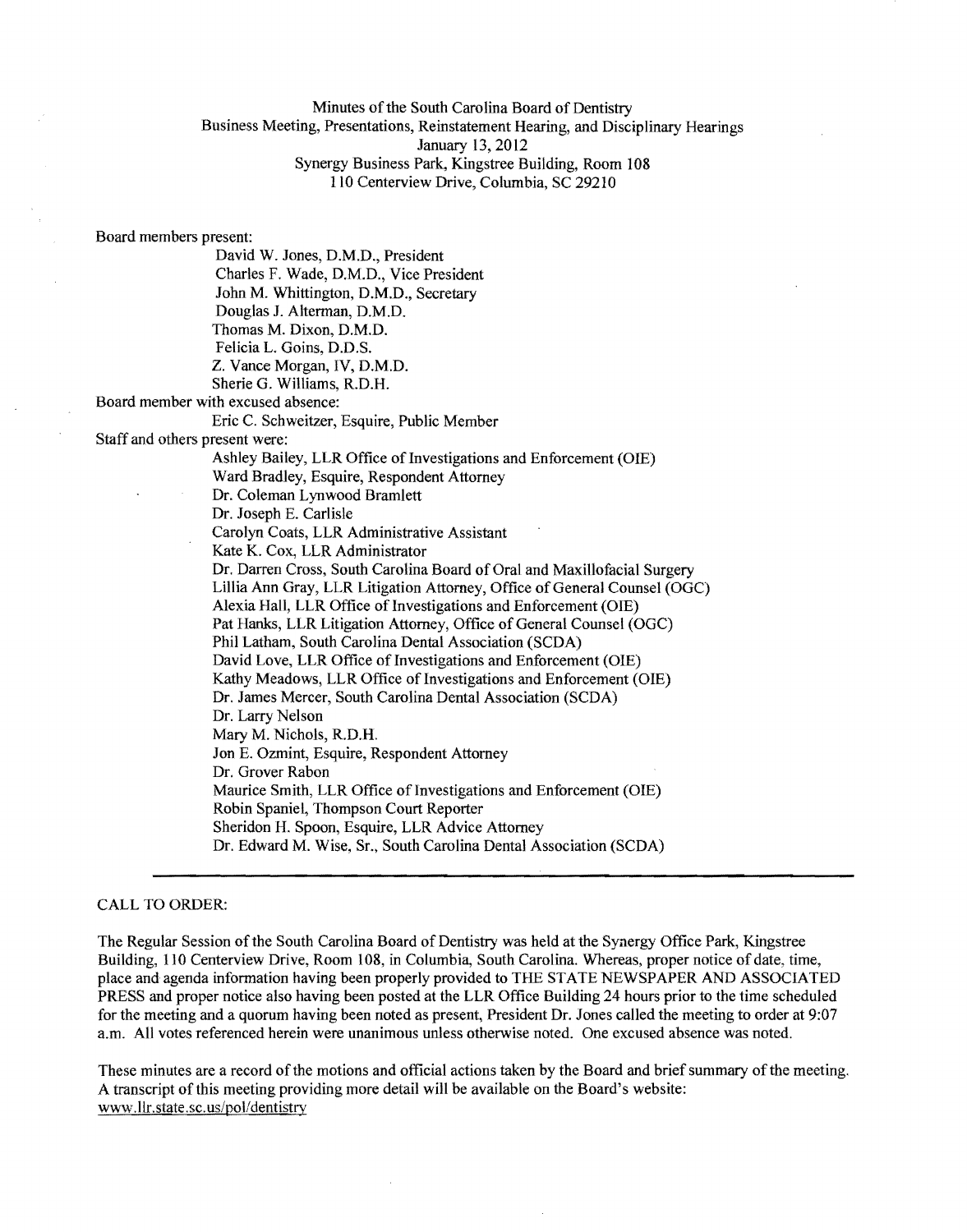BOARD MEETING MINUTES JANUARY 13,2012 PAGE 2

#### APPROVAL OF THE AGENDA AND MINUTES:

Motion: A motion was made by Dr. Dixon to approve the Agenda and Minutes as presented. Dr. Alterman seconded the motion. The motion carried.

DISCIPLINARY ISSUE REPORTS:

Investigative Review Committee (IRC) Report:

The IRC report was presented.

Motion: A motion was made by Dr. Dixon to approve the IRC report authorizing two (2) Formal Complaints, seventeen (17) dismissals, and seven (7) dismissals with Letters of Caution (LOC) and to approve the list of expert reviewers for 2012 as presented. Dr. Alterman seconded the motion. The motion carried.

Mrs. Cox introduced David Love, Chief of Investigations for the Office of Investigations and Enforcement. Mr. Love asked the investigators assigned to the Board of Dentistry to introduce themselves.

## OlE and OGC Management Reports:

The OlE and OGC Management Reports were presented and accepted as information.

#### SOUTH CAROLINA DENTAL ASSOCIATION (SCDA) PRESENTATION:

Dr. Wise and Dr. Mercer from SCDA gave a presentation on "Anesthesia and Credentials ofThose Administering Anesthesia". A discussion followed.

Motion: Dr. Wade made a motion to form a subcommittee consisting of Dr. Jones, Dr. Alterman, Dr. Goins, and Dr. Wade to study this issue. Dr. Dixon seconded the motion. The motion carried.

DISCIPLINARY MATTERS:

REINSTATEMENT HEARING: Mary M. Nichols, R.D.H.

Ms. Nichols, RDH appeared without representation to request reinstatement ofher license. Mr. Spoon advised the Board and a court reporter was present. The reinstatement hearing proceeded. Discussion followed on requirements.

Motion: Dr. Dixon made a motion for re-evaluation of the license reinstatement requirement regarding the required type and the number of hours of continuing education. Ms. Williams seconded the motion. The motion carried. It was stated if appropriate requirements were met, Ms. Nichols was to be reinstated.

# STIPULATION OF RECORDS: Charles R. Conner, Jr., D.D.S.:

In order to streamline the hearing process in Dr. Conner's case, Ruskin Foster, attorney for Dr. Conner, and Pat. Hanks, attorney for LLR stipulated to evidence the Board will hear at a later date for Dr. Conner. It was agreed upon.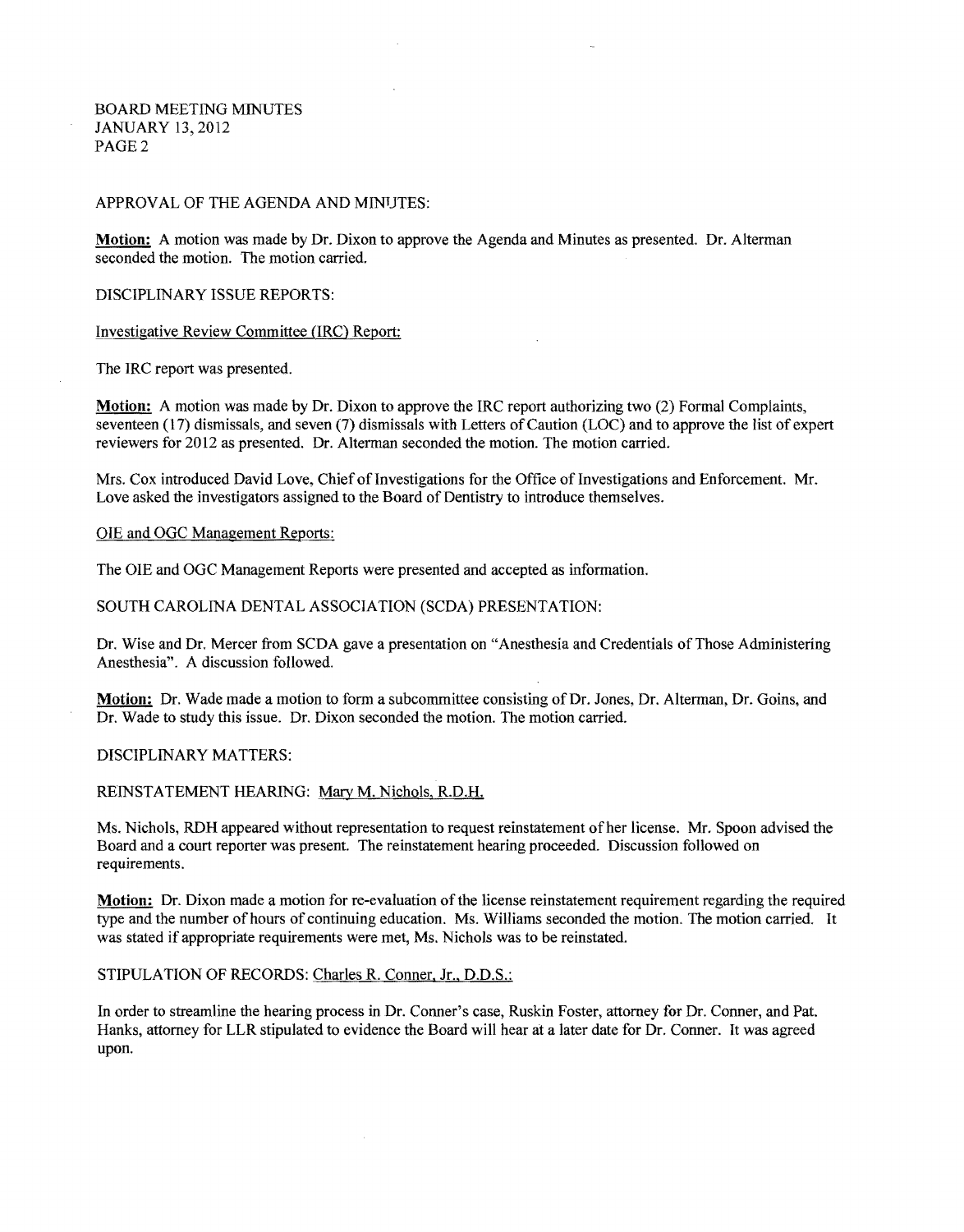BOARD MEETING MINUTES JANUARY 13,2012 PAGE 3

# DISCIPLINARY HEARING WITH CONSENT AGREEMENT: Coleman Lynwood Bramlett, Jr., D.M.D.

A disciplinary hearing was held with a Consent Agreement presented for Dr. Bramlett. Dr. Bramlett was represented by Jon Ozmint. Lillia Ann Gray represented the State, Sheridon Spoon advised the Board and a court reporter was present. A quorum was noted as present and the hearing proceeded.

Motion: Dr. Whittington made a motion to accept the Consent Agreement. The Agreement stated Dr. Bramlett's license will be on probation for a period of five (5) years beginning with the effective date ofthe agreement; he shall pay a fine of Five Thousand Dollars within six (6) months of the effective date of the agreement with failure to pay the fine resulting in the suspension of his license until the fme is paid in full; he must take and successfully pass an ethics course as approved by the Board of at least seven (7) hours at his own expense; and he must provide the Board with written proof of compliance within fifteen (15) days of completion ofthe course. Dr. Alterman seconded the motion. The motion carried.

## DISCIPLINARY HEARING WITH MEMORANDUM OF AGREEMENT: Patrick Ryan Marcello, D.M.D.

A disciplinary hearing was held with a Memorandum of Agreement presented. Dr. Marcello was represented by Ward Bradley. The Board was represented by Lillia Ann Gray, Sheridon Spoon advised the Board, and a court reporter was present. A quorum was noted as present and the hearing proceeded.

Motion: Dr. Alterman made a motion to accept the Memorandum of Agreement and to order Dr. Marcello'S license be suspended, immediately stayed and placed on probation for a period of five (5) years; to order he receive a public reprimand; to order he have a civil penalty of Ten Thousand Dollars (\$10,000.00) payable within ninety days; to order he complete sixteen (16) hours of continuing education in ethics and record keeping within one year; and to order he be limited to placing his patients to nothing beyond moderate sedation without the presence of a CRNA or anesthesiologist. Dr. Goins seconded the motion. The motion carried.

## ADMINISTRATIVE REPORTS:

## Administrative Report:

The Administrative Report was given by Mrs. Cox to include the new staffing list; the statistical report on number of licensees and licensing actions; the Legislative Omnibus Bill; reminder of the Statement of Economic Interest due on April 15, 2012; announcement of the next Board meetings to be April 27th, July 13th and October  $12<sup>th</sup>$ ; the announcement of a weekend hearing date on March 24<sup>th</sup> and 25<sup>th</sup>; update on the District 4 Board election; and update on the formation of District 7 to be addressed early in the current legislative session.

## Financial Report:

Financial Report of the Board was given as information by Mrs. Cox.

# Other:

Dr. Jones reported that Dr. Morgan has agreed to represent the Board on the Central Regional Dental Testing Service (CRDTS) Steering Committee.

## UNFINISHED BUSINESS:

There was none.